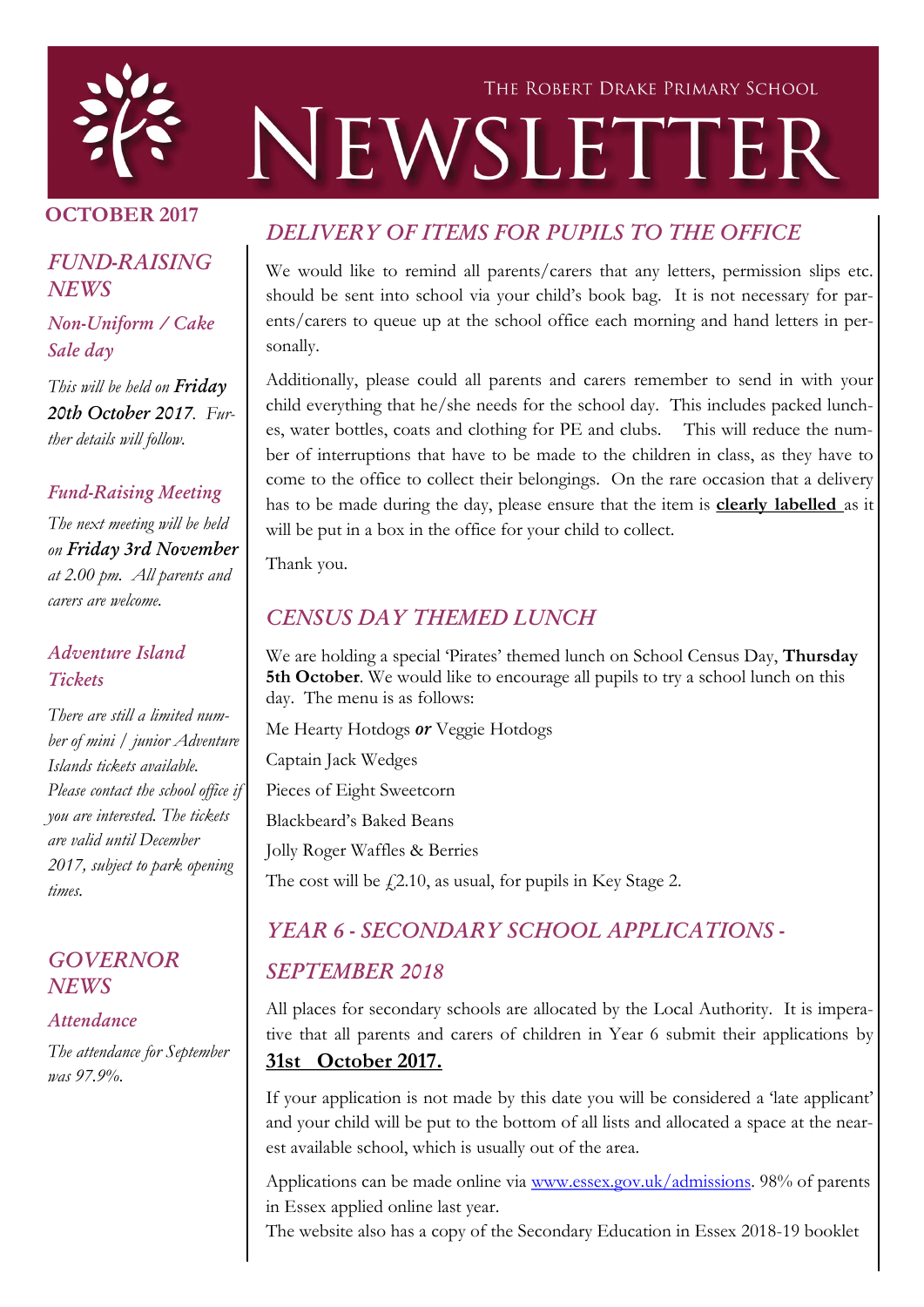which contains details of all secondary school admission policies. The link to the booklet is below.

[http://www.essex.gov.uk/Education-Schools/Schools/Admissions/Documents/](http://www.essex.gov.uk/Education-Schools/Schools/Admissions/Documents/econdary_Admissions_Booklet.pdf) [econdary\\_Admissions\\_Booklet.pdf](http://www.essex.gov.uk/Education-Schools/Schools/Admissions/Documents/econdary_Admissions_Booklet.pdf)

If you submit your application on-line please make sure it is acknowledged.

# *TRAVELLING BOOK FAIR*

Thank you to everybody who bought books from the Book Fair. As a result of your purchases we are able to spend  $\pounds$ 466.90 on books for our school, which is fantastic.

## *EYFS PARENT CONSULTATION MEETINGS*

On Tuesday 17<sup>th</sup> October and Thursday 19<sup>th</sup> October there will be an opportunity for parents and carers of pupils in EYFS to have an initial meeting with your child's class teacher. Further details will be circulated in due course.

# *ROOTS TO FOOD DAY—FRIDAY 13TH OCTOBER*

All pupils will be participating in our Roots to Food Cookery Workshop on Friday 13th October. Pupils will also be considering healthy options for packed lunches and school meals as well as healthy activities.

# *ARCTIC THEME DAY— 4 PINT MILK BOTTLE DONATIONS*

Year 5 and 6 pupils will be taking part in an Arctic Theme day later this term. As part of this they will be constructing an igloo made from 4-pint plastic milk bottles (these must have lids). We need approximately 300 and would appreciate donations of these. Please could you ensure that they are washed before they are sent to school.

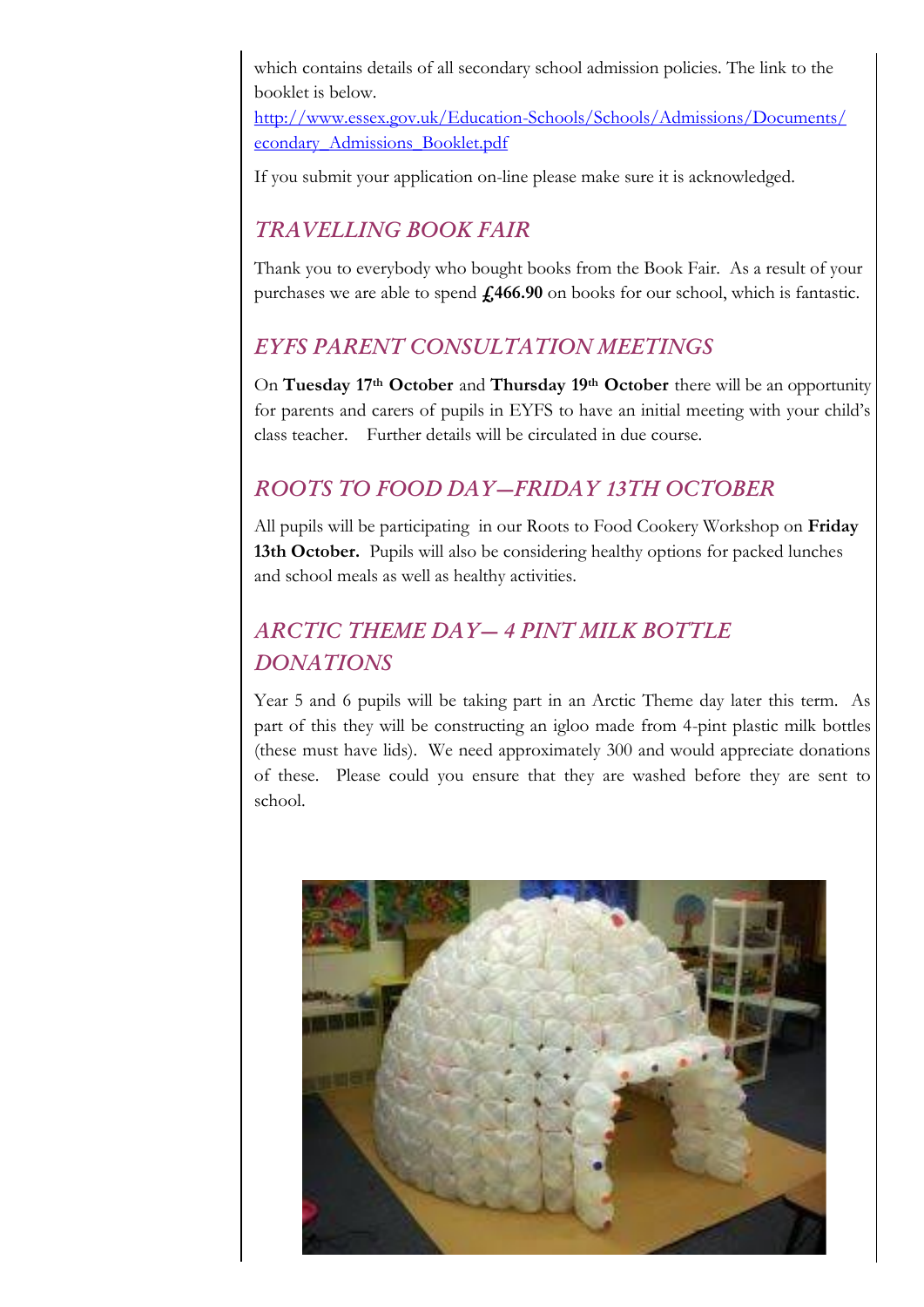## *OUTDOOR LIBRARY*

We would just like to remind parents and carers about our outdoor library, which was donated to the school last year by Thundersley Congregational Church. This is a book sharing scheme enabling the children to put a book into the library and take one out. As this is a community project, parents and carers will be responsible for making sure that books are age appropriate and changed on a regular basis. The outdoor library is situation outside the school next to the gate leading through to EYFS and KS1.

## *CLASS ASSEMBLIES*

The following class assemblies are due to take place this term:

Mr Chaplin's class - Friday 6th October at 9.00 am.

Mrs Vickery's class - Friday 20th October (Harvest Festival) at 9.00 am.

All parents and carers of pupils in these classes are most welcome to attend. Tea and coffee will be available afterwards.

## *NHS ADVICE*

We have been asked to remind all parents and carers that children who have been sick or have upset stomachs must be kept off school for 48 hours after their last bout of sickness or diarrhoea. Thank you.

## *COATS*

As the weather is changeable at present please ensure that your child brings their coat to school every day. Thank you.

## *CHILDREN IN NEED - NOVEMBER 2017*

The School Council has decided to support Children in Need on Friday 17th November. Further details will be circulated shortly.

## *EDUCATIONAL VISITS*

The following educational visit will take place this term:

| Thursday 12th October          | Y2/1 visit to Wat Tyler Country Park |
|--------------------------------|--------------------------------------|
| <b>Wednesday 13th December</b> | Y5/6 visit to Cardfields             |

## *NEW INTAKE - SEPTEMBER 2017 - OPEN EVENING*

We will be holding an Open Evening on Thursday 2nd November between 4.00 pm and 5.30 pm for children due to start school in September 2018. If you know anybody with a child due to start school next September please can you inform them of this date. Further details can be obtained from the school.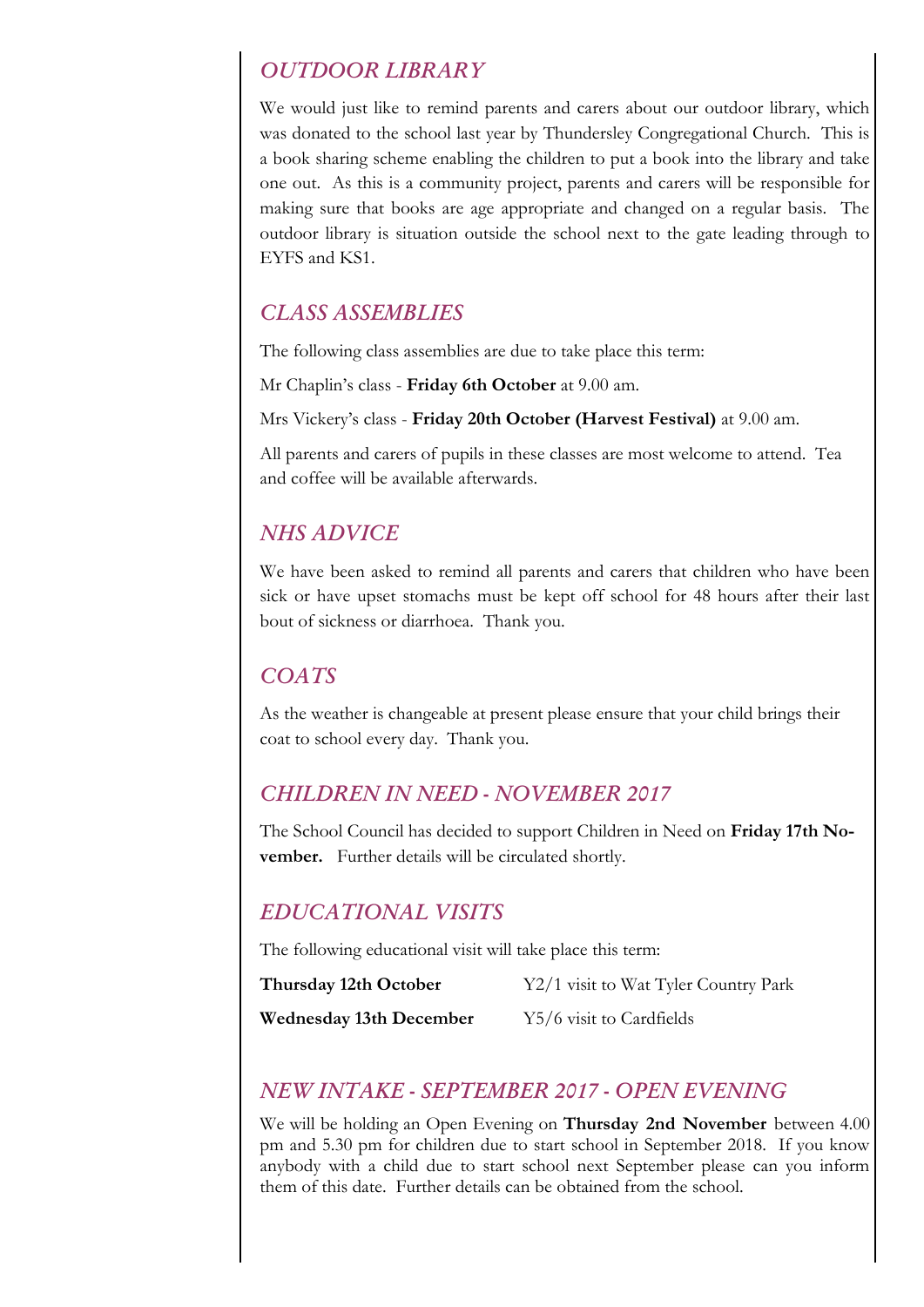A number of school tours will be held during the term for parents/carers of children due to start school in September 2017. Please contact the school office to book a place.

### *YEARS 5 & 6 PERFORMANCE - ALICE IN WONDERLAND*

This year the Year 5 and 6 performances will take place on Thursday 16th November. There will be a morning and an afternoon performance. Tickets will be limited to 3 per pupil and will be available to purchase on ParentPay nearer the time.

Further details will be sent out in a separate letter.

## *CHRISTMAS PERFORMANCE DATES*

Children in Years 3 and 4 will be taking part in a carol concert at St Peter's Church on Thursday 14th December at 2.00 pm. Children in Early Years Foundation Stage (EYFS) will be performing their Christmas show on Tuesday 12th December.

Years 1 and 2 (KS1) will be taking part in their Christmas performances on Wednesday 6th December and Friday 8th December, both at 9.15 am.

## *ACTIVE KIDS FESTIVAL*

Eleven pupils from Year 3 to Year 6 attended an Active Kids Festival at The Deanes School. They took part in a carousel of sporting activities which included Tag Rugby, Aerobics, Yoga, Football Skills, Tennis and Circuit Training. The children said that they had an amazing time.